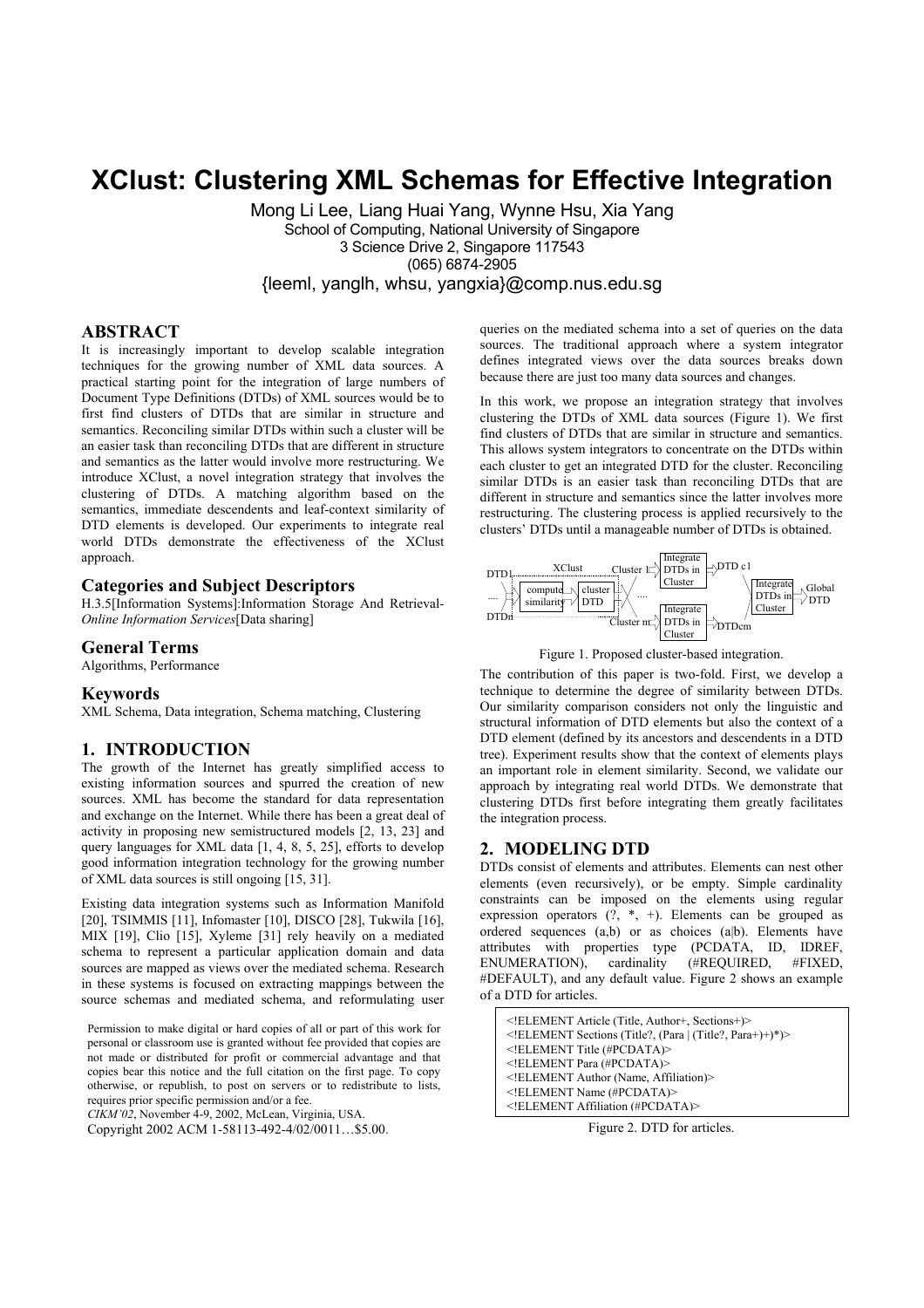# **2.1 DTD Trees**

A DTD can be modeled as a tree  $T(V, E)$  where *V* is a set of nodes and *E* is a set of edges. Each element is represented as a node in the tree. Edges are used to connect an element node and its attributes or sub-elements. Figure 3 shows a DTD tree for the DTD in Figure 2. Each node is annotated with properties such as cardinality constraints  $?$ ,  $*$  or  $+$ . There are two types of auxiliary nodes in the regular expression: *OR* node for choice, *AND* node for sequence, denoted by symbols ',' and '|' respectively.



# **2.2 Simplification of DTD Trees**

DTD trees with AND and OR nodes do not facilitate schema matching. It is difficult to determine the degree of similarity of two elements that have AND-OR nodes in their content representation. One solution is to split an AND-OR tree into a forest of AND trees, and compute the similarity based on AND trees. But this may generate a proliferation of AND trees. Another solution is to simply remove the OR nodes from the trees which may result in information loss [26, 27]. In order to minimize the loss of information, we propose a set of transformation rules each of which is associated with a priority (Table 1).

Rules  $E_1$  to  $E_5$  are information preserving and are given priority 'high'. For example, the regular expression  $((a,b)^*)$ <sup>+</sup> in Rule  $E_2$ implies that it has at least one  $(a,b)^*$  element, or  $((a,b)^*, (a,b)^*, \ldots)$ . The latter is equivalent to  $(a,b)^*$ . Hence, we have  $((a,b)^*)$ +  $\Im((a,b)^*, (a,b)^*, \ldots) \Im(a,b)^*$ . Similarly, the expression  $((a,b)^+)^*$ implies zero or more  $(a,b)$ <sup>+</sup>, which is given by  $(a,b)$ <sup>\*</sup>. Therefore, we have  $((a,b)+)^*\n\Leftrightarrow$  zero or more  $(a,b)+\Leftrightarrow$   $(a,b)^*$ .

Rules  $L_6$  and  $L_7$  will lead to information loss and are given priority 'low'. Rule  $L_6$  transforms the regular expression  $(a, b)$ + into  $(a+, b+)$ . This causes the group information to be lost since  $(a, b)$ + implies that  $(a, b)$  will occur simultaneously one or more times, while (a+, b+) does not impose this semantic constraint. This rule avoids the exponential growth that may occur when DTD trees with AND-OR nodes are split into trees with only AND nodes for subsequent schema matching. After applying a series of transformation rules to a DTD tree, any auxiliary OR nodes will become AND nodes and can be merged.

| Rule  | <b>Transformation</b>                                                                                                                                  | Priority |
|-------|--------------------------------------------------------------------------------------------------------------------------------------------------------|----------|
| $E_1$ | $(a b)$ * $\Leftrightarrow$ $(a*,b*)$                                                                                                                  | high     |
| E,    | $((a b)^*)^+ \Leftrightarrow ((a b)^+)^* \Leftrightarrow (a^*,b^*)$<br>$((a,b)^*)^+ \Leftrightarrow ((a,b)^+)^* \Leftrightarrow (a,b)^*$               | high     |
| E٩    | $((a b)^*)$ ? $\Leftrightarrow$ $((a b)$ ?)* $\Leftrightarrow$ $(a^*,b^*)$<br>$((a,b)^*)$ ? $\Leftrightarrow$ $((a,b)$ ?)* $\Leftrightarrow$ $(a,b)^*$ | high     |
| E4    | $((a b)+)? \Leftrightarrow ((a b)?)+ \Leftrightarrow (a*,b*)$<br>$((a,b)+? \Leftrightarrow ((a,b)?)+ \Leftrightarrow (a,b)^*$                          | high     |
| Eς    | $((E)^*)^*\otimes(E)^*$<br>$((E)?)? \Leftrightarrow (E)?$<br>$((E)+)+\Leftrightarrow(E)+$                                                              | high     |

| L6    | $(a b) \Rightarrow (a,b)$<br>$(a b)$ + $\Rightarrow$ $(a+,b+)$<br>$(a b)? \Rightarrow (a?, b?)$    | low |
|-------|----------------------------------------------------------------------------------------------------|-----|
| $L_7$ | $(a,b)^* \Rightarrow (a^*,b^*)$<br>$(a,b)^+ \Rightarrow (a^+,b^+)$<br>$(a,b)? \Rightarrow (a?,b?)$ | low |

**Example 1.** Given a DTD element *Sections* (*Title?*, (*Para |*  (*Title?,Para+*)*+*)*\**)*,* we can have the following transformations:

 Rule *E1*: *Sections* (*Title?,* (*Para |* (*Title?, Para+*)*+*)*\**) ⇒ *Sections* (*Title?,* (*Para\**, ((*Title?, Para+*)*+*)*\**)) Rule *E2*:*Sections* (*Title?,* (*Para\**, ((*Title?, Para+*)*+*)*\**)) ⇒ *Sections* (*Title?,* (*Para\**, (*Title?, Para+*)*\**)) Merging:*Sections* (*Title?,* (*Para\**, (*Title?, Para+*)*\**)) ⇒ *Sections* (*Title?, Para\**, (*Title?, Para+*)*\**)

Alternatively, we can apply Rule  $L_7$ , then Rule  $E_4$ , followed by merging. But this will cause information loss since it is no longer mandatory for Title and Para to occur together. Distinguishing between equivalent and non-equivalent transformations and prioritizing their usage provides a logical foundation for schema transformation and minimizes information loss.

# **3. ELEMENT SIMILARITY**

To compute the similarity of two DTDs, it is necessary to compute the similarity between elements in the DTDs. We propose a method to compute element similarity that considers the semantics, structure and context information of the elements.

# **3.1 Basic Similarity**

The first step in determining the similarity between the elements of two DTDs is to match their names to resolve any abbreviations, homonyms, synonyms, etc. In general, given two elements' names, their term similarity or name affinity in a domain can be provided by the thesauri and unifying taxonomies [3]. Here, we handle acronyms such as Emp and Employee by using an expansion table. Then, we use the WordNet thesaurus [29] to determine whether the names are synonyms.

The WordNet Java API [30] returns the synonym set (*Synset*) of a given word. Figure 4 gives the *OntologySim* algorithm to determine ontology similarity between two words  $w_1$  and  $w_2$ . A breadth-first search is performed starting from the *Synset* of  $w_1$  to the *Synsets* of *Synset* of  $w_2$  and so on, until  $w_2$  is found. If target word is not found, then *OntologySim* is 0, otherwise it is defined as 0.8depth.

The other available information of an element is its cardinality constraint. We denote the constraint similarity of two elements as *ConstraintSim*(e<sub>1</sub>.card, e2.card), which can be determined from the cardinality compatibility table (Table 2).

Table 2. Cardinality compatibility table.

|         | $\star$ |     | o        | none |
|---------|---------|-----|----------|------|
| $\star$ |         | 0.9 | J.       |      |
|         | 0.9     |     |          |      |
|         |         | U.  |          | 0.8  |
| none    |         |     | $_{0.8}$ |      |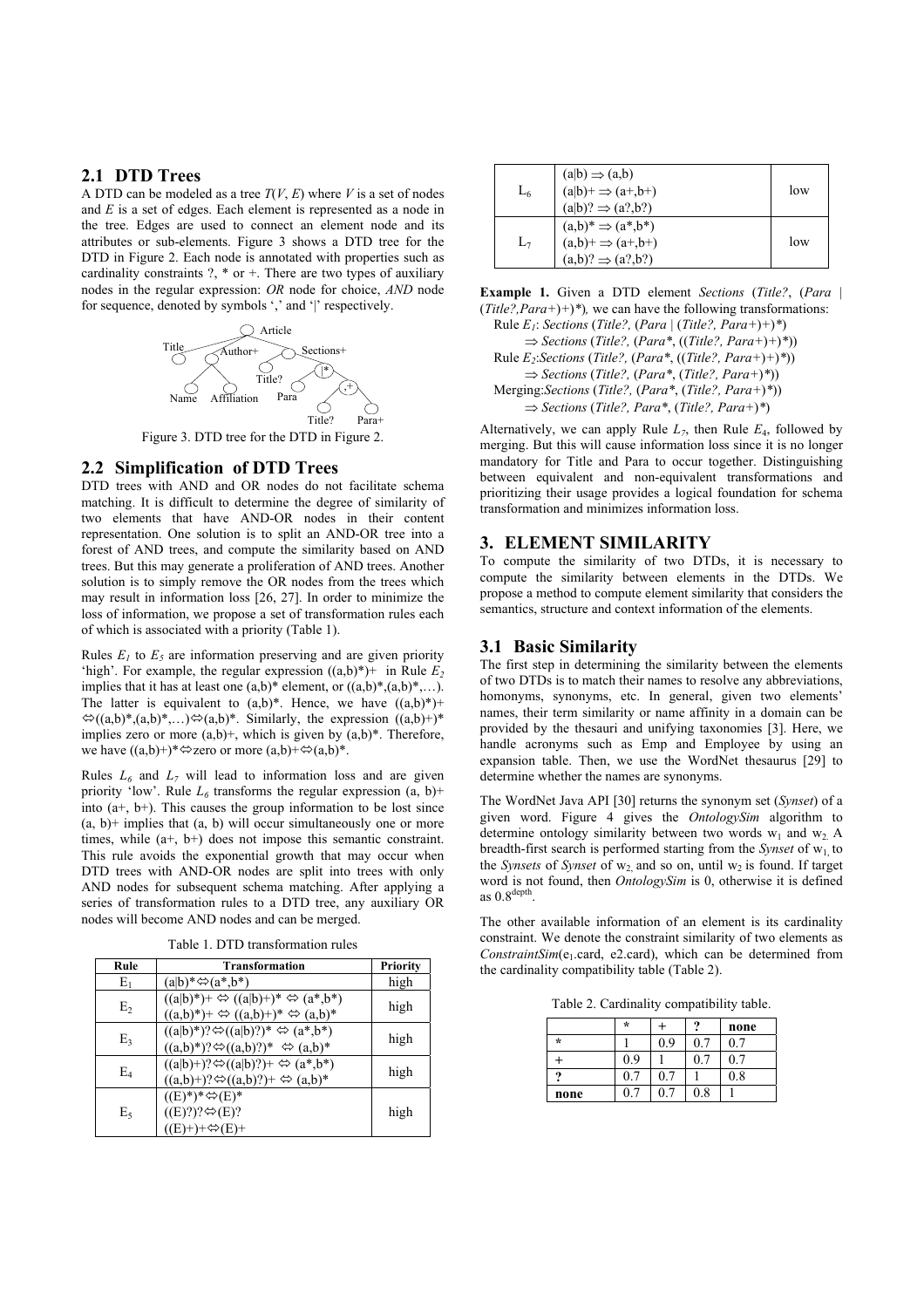| Algorithm: OntologySim                                                |
|-----------------------------------------------------------------------|
| <b>Input</b> : element names $w_1, w_2$                               |
| $MaxDepth=3$ –the max search level (default is 3)                     |
| <b>Output:</b> the ontology similarity                                |
| <b>if</b> $w_1 = w_2$ then return 1; //exactly the same               |
| else return SynStrength(w <sub>1</sub> , {w <sub>2</sub> }, 1);       |
|                                                                       |
| <b>Function</b> SynStrength(w,S,depth)                                |
| <b>Input:</b> <i>w</i> -elename, <i>S-SynSet</i> , depth-search depth |
| <b>Output:</b> the synonym strength                                   |
| if (depth> $MaxDepth$ ) then return 0;                                |
| else if $(w \in S)$ then return 0.8 <sup>depth</sup> ;                |
| else $S = \bigcup SynSet(w')$ ;                                       |
| $w \in S$                                                             |

 **return** *SynStrength*(*w*,*S*,depth+1); Figure 4.The OntologySim algorithm.

**Definition 1** *(BasicSim)*: The basic similarity of two elements is defined as weighted sum of *OntologySim*, and *ConstraintSim*: *BasicSim*  $(e_1, e_2) = w_1 * OntologySim (e_1, e_2) + w_2 * ConstantSim$ (e<sub>1</sub>.card, e<sub>2</sub>.card) where weights  $w_1+w_2=1$ .

# **3.2 Path Context Coefficient**

Next, we consider the *path* context of DTD elements, e.g. *owner.dog.name* is different from *owner.name*. We introduce the concept of *Path Context Coefficient* to capture the degree of similarity in the paths of two elements. The ancestor context of an element *e* is given by the path from *root* to *e*, denoted by *e*.path(*root*). The descendants context of an element *e* is given by the path from *e* to some leaf node *leaf,* denoted as *leaf*.path(*e*). The path from an element *s* to element *d* is an element list denoted by  $d$ .path( $s$ ) = { $s$ ,  $e_{i1}$ , ...,  $e_{im}$ ,  $d$ }.

**Procedure** *LocalMatch* **Input**: *SimMatrix*—the list of triplet (*e*, *e*, *sim*) *m*, *n*—# of elements in the two sets to be matched *Threshold*—the matching threshold **Output**: *MatchList-*a list of best matching similarity values *MatchList*= { }; **for** *SimMatrix*  $\neq \phi$  do { select the pair  $(e_{lp}, e_{2q}, \text{Sim})$  in which Sim satisfies  $\text{Sim} = \max_{(e_{1i}, e_{2j}, v) \in \text{SimMatrix}, v > \text{Threshold}} \{v\}$ ;  $MatchList = MatchList \cup \{Sim | (e_{1p}, e_{2q}, Sim) \};$  *SimMatrix= SimMatrix –* {(*e1p, e2j*, any)*|*(*e1p, e2j*, any)∈*SimMatrix,*j*=*1*,…,m*}  *–* {(*e1i,e2q*,any)*|*(*e1i,e2q*,any)∈ *SimMatrix*, i=1*,…,n*}; } return *MatchList*;

Figure 5. Procedure LocalMatch.

Given two elements' path context  $d_l$ .path $(s_l) = \{s_l, e_{i1}, \ldots, e_{im}\}$  $d_1$ ,  $d_2$  path( $s_2$ ) = { $s_2$ ,  $e_{i1}$ , ...,  $e_{i1}$ ,  $d_2$ }, we compute their similarity by first determining the *BasicSim* between each pair of elements in the two element lists. The resulting triplet set  $\{(e_i,e_j,BasicSim(e_i,e_j))|i=1,m+2, j=1, l+2\}$  is stored in *SimMatrix*, following which we iteratively find the pairs of elements with the maximum similarity value. Figure 5 shows the procedure *LocalMatch* which finds the best matching pair of elements.

*LocalMatch* will produce a one-to-one mapping, i.e., an element in  $DTD_1$  matches at most one element in  $DTD_2$  and vice versa.

The similarity of two path contexts, given by *Path Context Coefficient(PCC)*, can be obtained by summing up all the *BasicSim* values in *MatchList* and then normalizing it with respect to the maximum number of elements in the two paths (see Figure 6).

**Procedure:** *PCC* **Input**: elements  $dest<sub>1</sub>$ *, source<sub>1</sub>*, *dest<sub>2</sub>*, *source<sub>2</sub>*; matching threshold *Threshold* **Output**:  $dest<sub>1</sub>, dest<sub>2</sub>$ 's path context coefficient *SimMatrix={};* **for each**  $e_{1i} \in dest_1.path(source_1)$ **for each**  $e_{2i} \in dest_2.path$  (*source*<sub>2</sub>) compute *BasicSim*( $e_{1i}$ ,  $e_{2i}$ ); *SimMatrix*= *SimMatrix*∪( $e_{1i}$ ,  $e_{2i}$ , *BasicSim*( $e_{1i}$ ,  $e_{2j}$ )); *MatchList=LocalMatch*(*SimMatrix*,|*dest1.path*(*source1*)|,  $|dest_2.path$  (*source*<sub>2</sub>)|, *Threshold*);  $PCC = \frac{BasicSim \in MatchList}{Max(\mid dest_1.path(source_1) \mid, \mid dest_2.path(source_2) \mid)}$ *BasicSim* ∑ *BasicSim MatchList* ∈ Figure 6. Procedure PCC (Path Context Coefficient).

# **3.3 The Big Picture**

We now introduce our element similarity measure. This measure is motivated by the fact that the most prominent feature in a DTD is its hierarchical structure. Figure 7 shows that an element has a *context* that is reflected by its ancestors (if it is not a root) and descendants (attributes, sub-elements and their subtrees whose leaf nodes contain the element's *content*). The descendants of an element *e* include both its immediate descendants (e.g attributes, subelements and IDREF) and the leaves of the subtrees rooted at *e*. The immediate descendants of an element reflect its basic structure, while the leaves reveal the element's intension/content.

It is necessary to consider both an element's immediate descendants and the leaves of the subtrees rooted at the element for two reasons*.* First, different levels of abstraction or information grouping are common. Figure 8 shows two Airline DTDs in which one DTD is more deeply nested than the other. Second, different DTD designers may detail an element's content differently. If we only examine the leaves in Figure 9, then the two *author*s within the dotted rectangle are different. Hence, we define the similarity of a pair of element nodes *ElementSim*  $(e_1, e_2)$ as the weighted sum of three components:

- (1) Semantic Similarity *SemanticSim*(*e1, e2*)
- (2) Immediate Descendants Similarity *ImmediateDescSim*(*e1, e2*)
- (3) Leaf Context Similarity *LeafContextSim*(*e1, e2*)



Figure 7. The context of an element.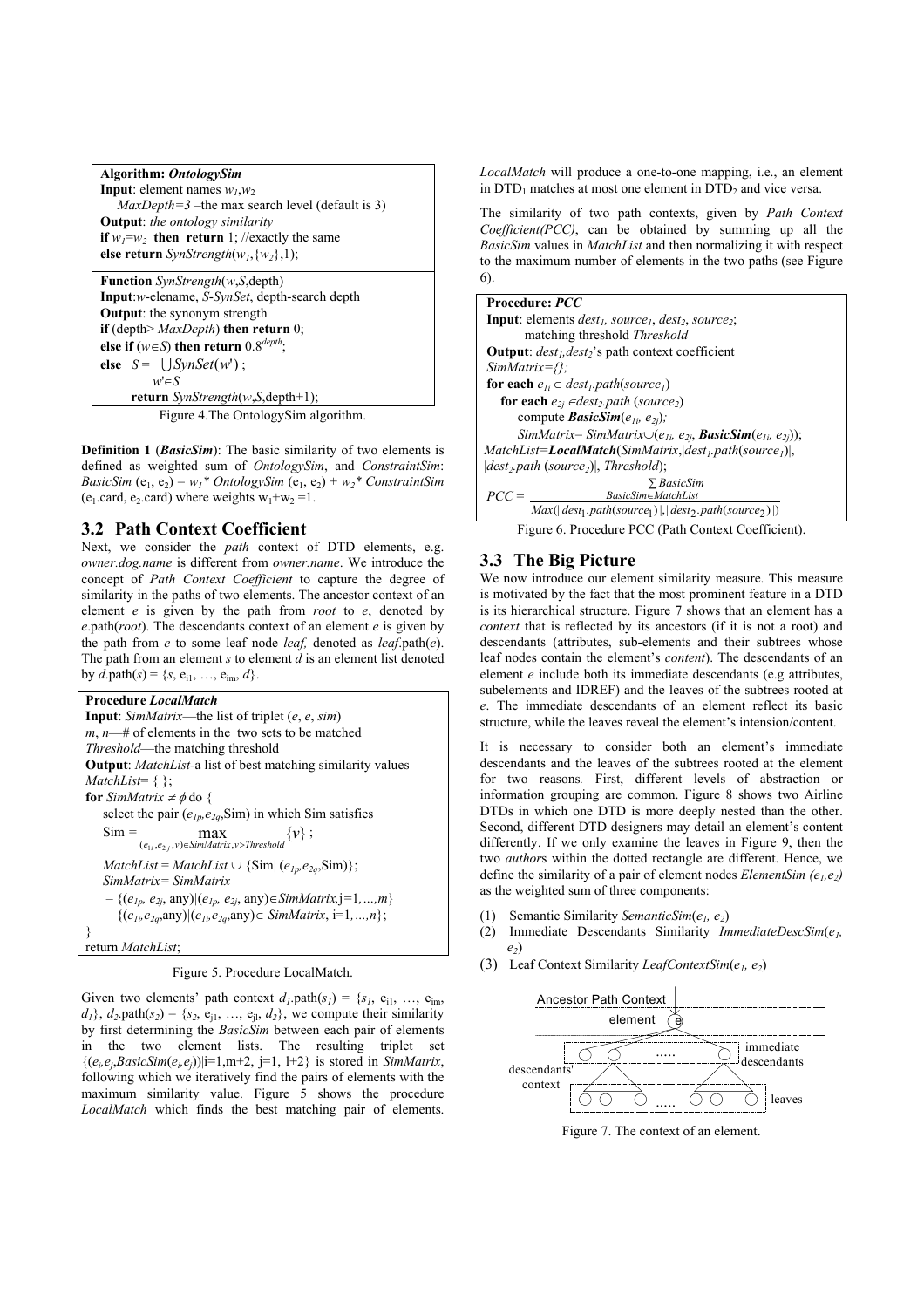

Figure 9. Example author DTD trees.

firstname lastname

zip city street

#### **A. Semantic Similarity**

firstname lastname

The semantic similarity *SemanticSim* captures the similarity between the names, constraints, and path context of two elements. This is given by **SemanticSim**( $e_1$ ,  $e_2$ , *Threshold*) =

 $\textit{PCC}(e_1, e_1 \text{.} Root_1, e_2, e_2 \text{.} Root_2, Threshold) * BasicSim(e_1, e_2)$ where  $Root<sub>1</sub>$ ,  $Root<sub>2</sub>$  are the roots of  $e<sub>1</sub>$ ,  $e<sub>2</sub>$  respectively.

**Example 2**. Let us compute the semantic similarity of the author elements in Figure 9. To distinguish between elements with the name labels in two DTDs, we place an apostrophe after the names of elements from the second DTD. Since the two elements have the same name,

*OntologySim* (*author, author*<sup> $1$ </sup>)=1;  *ConstraintSim* (*author,author'*)=0.7.

If we put more weight on the ontology  $w_1=0.7$ ,  $w_2=0.3$ , we have:

 *BasicSim(author,author'*) =

0.7\**OntologySim*(author, author')

 $+ 0.3 * *Constraintsim* (author, author') = 0.91;$ 

 *PCC(author, author, author', author',Threshold*) = 0.91; Hence, *SemanticSim (author,author')* =  $PCC * BasicSim = 0.83$ .

#### **B. Immediate Descendant Similarity**

j

*ImmediateDescSim* captures the vicinity context similarity between two elements. This is obtained by comparing an element's immediate descendents (attributes and subelements). For IDREF(s), we compare with the corresponding IDREF(s) and compute the *BasicSim* of their corresponding elements. Given an element  $e_1$  with immediate descendents  $c_{11}$ , ...,  $c_{1n}$ , and element  $e_2$ with immediate descendents  $c_{2l}$ , ...,  $c_{2m}$ , we denote *descendents*  $(e_1) = \{c_{11}, ..., c_{1n}\}\$ , *descendents*  $(e_2) = \{c_{21}, ..., c_{2m}\}\$ . We first compute the semantic similarity between each pair of descendants in the two sets, and each triplet  $(c_{1i}, c_{2j}, BasicSim(c_{1i}, c_{2j}))$  is stored into a list *SimMatrix*. Next, we select the most closely matched pairs of elements by using the procedure *LocalMatch*. Finally, we calculate the immediate descendants similarity of elements  $e_1$  and  $e_2$  by taking the average *BasicSim* of their descendants. Figure 10 gives the algorithm. *descendents*(e<sub>1</sub>) and  $|descendants(e_2)|$  denote the number of descendents for elements  $e_1$  and  $e_2$  respectively.

**Example 3**. Consider Figure 9. The immediate descendants similarity of *name* is given by its descendants' semantic similarity. We have:

 *BasicSim (firstname, firstname')* = 1; *BasicSim (firstname, lastname')* = 0**;** *BasicSim (lastname, firstname')* = 0; *BasicSim (lastname, lastname')* = 1. Then *MatchList* = *{BasicSim (firstname, firstname'), BasicSim (lastname, lastname')}* and we have: *ImmediateDescSim* (*name*, *name'*) = (+1) / max (2,2) = 1.0.

#### **Procedure** *ImmediateDescSim*

**Input**: elements  $e_1$ ,  $e_2$ ; matching threshold *Threshold* **Output**:  $e_1$ ,  $e_2$ 's immediate descendants similarity **for each**  $c_{1i} \in$  *descendents (e<sub>1</sub>)* **for each**  $c_{2i} \in$  descendents (e<sub>2</sub>) compute *BasicSim (c1i, c2j); SimMatrix*= *SimMatrix*∪( $c_{1i}$ ,  $c_{2i}$ , *BasicSim*( $c_{1i}$ ,  $c_{2i}$ )); *MatchList=LocalMatch*(*SimMatrix*,|descendants(e<sub>1</sub>)|, |*descendants*(e2)|, *Threshold*); *ImmediateDescSim*=  $max(|descendants(e_1)|, |descendants(e_2)|)$ *BasicSim* ∑ *BasicSim∈MatchList* ;

Figure 10. Procedure ImmediateDescSim.

#### **C. Leaf-Context Similarity**

An element's content is often found in the leaf nodes of the subtree rooted at the element. The context of an element's leaf node is defined by the set of nodes on the path from the element to the leaf node. If *leaves(e)* is the set of leaf nodes in the subtree rooted at element *e*, then the context of a leaf node *l*, *l*∈*leaves(e),*  is given by  $l.path(e)$ , which denotes the path from  $e$  to  $l$ . The leafcontext similarity *LeafContextSim* of two elements is obtained by examining the semantic and context similarity of the leaves of the subtrees rooted at these elements. The leaf similarity between leaf nodes  $l_1$  and  $l_2$  where  $l_1 \in leaves(e_1), l_2 \in leaves(e_2)$  is given by

*LeafSim*  $(l_1, e_1, l_2, e_2,$  *Threshold* $) =$ 

 $PCC$   $(l_1, e_1, l_2, e_2,$  *Threshold*) \* *BasicSim* $(l_1, l_2)$ 

The leaf similarity of the best matched pairs of leaf nodes will be recorded and the leaf-context similarity of  $e_1$  and  $e_2$  can be calculated using the procedure in Figure 11.

**Example 4.** Compute the leaf context similarity for author elements in Figure 9. We first find the *BasicSim* of all pairs of leaf nodes in the subtrees rooted at author and author'. Here, we omit the pairs of leaf nodes with 0 semantic similarity. We have:

 *BasicSim (firstname, firstname')* = 1.0; *BasicSim (lastname, lastname')* = 1.0; *PCC(firstname,author,firstname',author',0.3)*=  $(0.83+1.0+1.0) / 3 = 0.94;$  *PCC (lastname, author, lastname', author', 0.3)* =  $(0.83+1.0+1.0) / 3 = 0.94.$ 

Then *LeafSim(firstname, author, firstname', author', 0.3)* =  $0.94*1.0 = 0.94$ ;

 and *LeafSim (lastname, author, lastname', author', 0.3)* =  $0.94*1.0=0.94.$ 

#### The leaf context similarity of authors is given by

*LeafContextSim (author, author', 0.3)* =  $(0.94+0.94)$  / max  $(3,5) = 0.38$ .

<sup>1</sup> To distinguish between elements with the name labels in two DTDs, we place an apostrophe after the names of elements from the second DTD.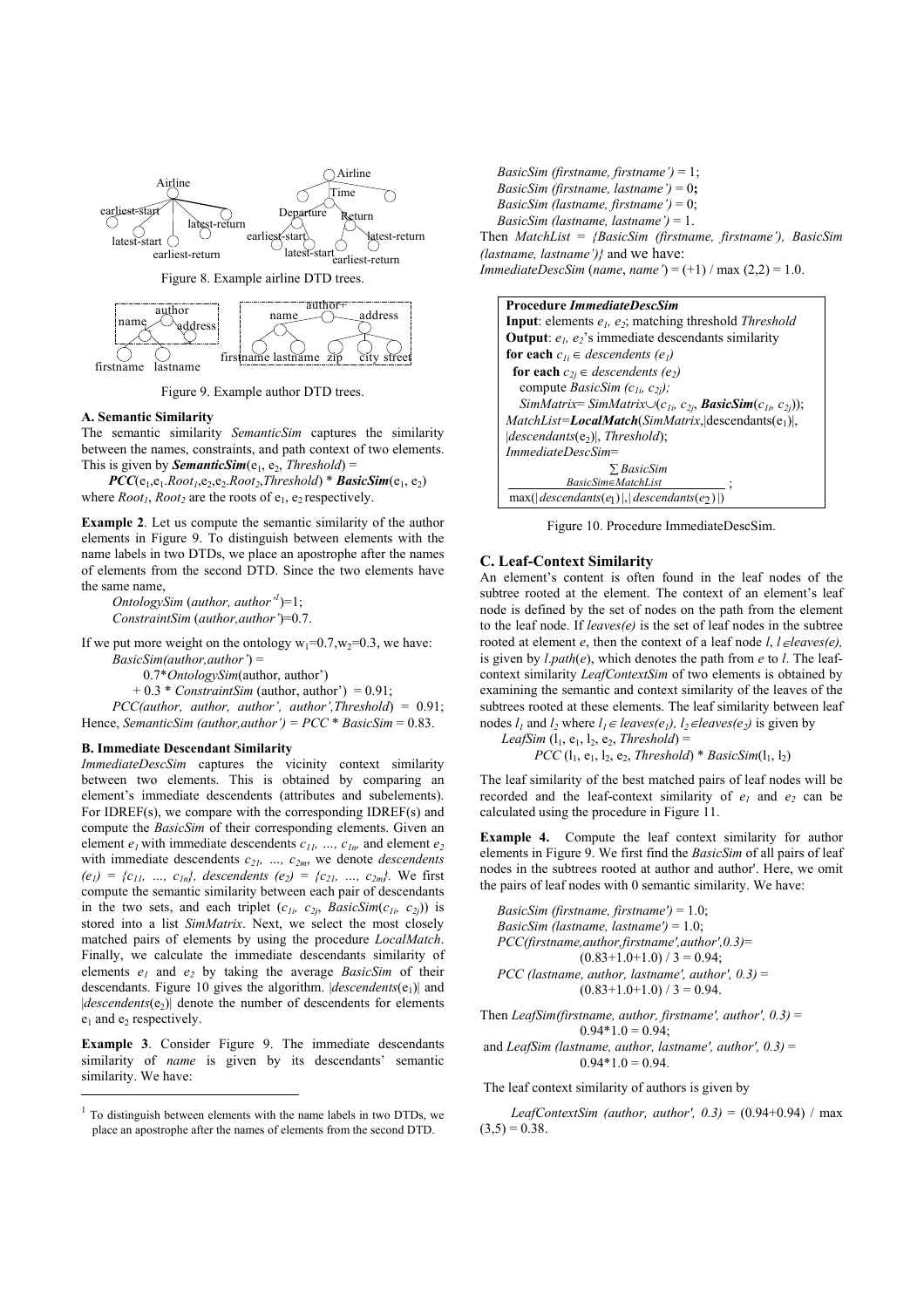| <b>Procedure LeafContextSim</b>                                                                          |
|----------------------------------------------------------------------------------------------------------|
| <b>Input:</b> elements $e_1$ , $e_2$ ; matching threshold <i>Threshold</i>                               |
| <b>Output</b> : $e_1$ , $e_2$ 's leaf context similarity                                                 |
| for each $e_{1i} \in leaves(e_1)$                                                                        |
| for each $e_{2i} \in leaves(e_2)$                                                                        |
| compute LeafSim ( $e_{1i}$ , $e_{2i}$ , $e_{2i}$ , Threshold);                                           |
| SimMatrix = SimMatrix $\cup$ ( $e_{1i}e_{2j}$ , <b>LeafSim</b> ( $e_{1i}e_{1i}e_{2j}e_{2j}$ , $e_{2j}$ , |
| $Threshold$ );                                                                                           |
| $MatchList = LocalMatch(SimMatrix, \vert leaves(e_1) \vert, \vert leaves(e_2) \vert,$                    |
| Threshold);                                                                                              |
| $LeafContextSim =$                                                                                       |
| $\sum$ LeafSim / max(  leaves(e <sub>1</sub> ) ,  leaves(e <sub>2</sub> ) );                             |
| LeafSim EMatchList                                                                                       |

Figure 11. Procedure LeafContextSim.

The element similarity can be obtained as follows: *ElementSim* ( $e_1$ ,  $e_2$ , *Threshold*) =

> $\alpha$  \* *SemanticSim* (e<sub>1</sub>, e<sub>2</sub>, *Threshold*) +  $\beta$ <sup>\*</sup> *LeafContextSim* (e<sub>1</sub>, e<sub>2</sub>, *Threshold*) + <sup>γ</sup>\* *ImmediateDescSim* (e1, e2 , *Threshold*)

where  $\alpha + \beta + \gamma = 1$  and  $(\alpha, \beta, \gamma) \ge 0$ .

One can assign different weights to the different components to reflect the different importance. This provides flexibility in tailoring the similarity measure to the characteristics of the DTDs, whether they are largely flat or nested.

We next discuss two cases that require special handling.

#### **Case 1.** One of the elements is a leaf node.

Without loss of generality, let  $e_1$  be a leaf node. A leaf node element has no immediate descendants and no leaf nodes. Thus, *ImmediateDescSim*( $e_1$ , $e_2$ ) = 0 and *LeafContextSim*( $e_1$ , $e_2$ ) = 0. In this case, we propose that the context of  $e_1$  be established by the path from the root of the DTD tree to  $e_1$ , that is,  $e_1$ , path(*Root<sub>1</sub>*).

#### **Case 2**. The element is a recursive node.

Recursive nodes are typically leaf nodes and should be matched with recursive nodes only. The similarity of two recursive nodes  $r_1$  and  $r_2$  is determined by the similarity of their corresponding reference nodes  $R_1$  and  $R_2$ .

**Example 5.** Figure 12 contains two recursive nodes *subpart1* and *subpart2*. *ElementSim (subpart1, subpart2)* is given by the element similarity of their corresponding reference nodes, *part*  and *part'*. The immediate descendents of reference node *part* are *pno, pname,* and *subpart1*, which are the leaves of *part*. Likewise, the immediate descendents of *part'* are *pno, pname, color and subpart2*. Giving equal weights to the three components, we have:

 *ElementSim(part,part')* = 0.33\* *SemanticSim(part,part')* + 0.33 \* *ImmediateDescSim(part,part')*  + 0.33\* *LeafContextSim(part,part')* 

 $= 0.33*1 + 0.33*(1+1+1)/4 + 0.33*(1+1+1)/4 = 0.83.$ 

The similarity of *subpart1* and *subpart2* is given by

*ElementSim(subpart1, subpart2)* = *ElementSim (R-part, R-part')* = *ElementSim (part, part')* = 0.83

where *R-part* and *R-part'* are the reference nodes of *subpart1* and *subpart2* respectively.



Figure 13 gives the complete algorithm to find the similarity of elements in two DTD trees.

Figure 13. Algorithm to compute Element Similarity.

# **4. CLUSTERING DTDs**

Integrating large numbers of DTDs is a non-trivial task, even when equipped with the best linguistic and schema matching tools. We now describe XClust, a new integration strategy that involves clustering DTDs. XClust has two phases: DTD similarity computation and DTD clustering.

# **4.1 DTD Similarity**

Given a set of DTDs  $D = \{DTD_1, DTD_2, \ldots, DTD_n\}$ , we find the similarity of their corresponding DTD trees. For any two DTDs, we sum up all element similarity values of the best match pairs of elements, and normalize the result. We denote *eltSimList* =  ${(e_{1i},e_{2i}, elementSim(e_{1i},e_{2i})) \mid elementSim(e_{1i},e_{2i}) > Threshold, e_{1i}}$  $\in$ *DTD<sub>1</sub>*,  $e_{2i} \in$ *DTD*<sub>2</sub>}. Figure 14 gives the algorithm to compute the similarity matrix of a set of DTDs and the best element mapping pairs for each pair of DTDs. Sometimes one DTD is a subset of or is very similar to a subpart of a larger DTD. But the *DTDSim* of these two DTDs becomes very low after normalizing it by max (|DTDp|,|DTDq|). One may adopt the *optimistic* approach and use min  $(|\text{DTD}_{p}|, |\text{PTD}_{q}|)$  as the normalizing denominator.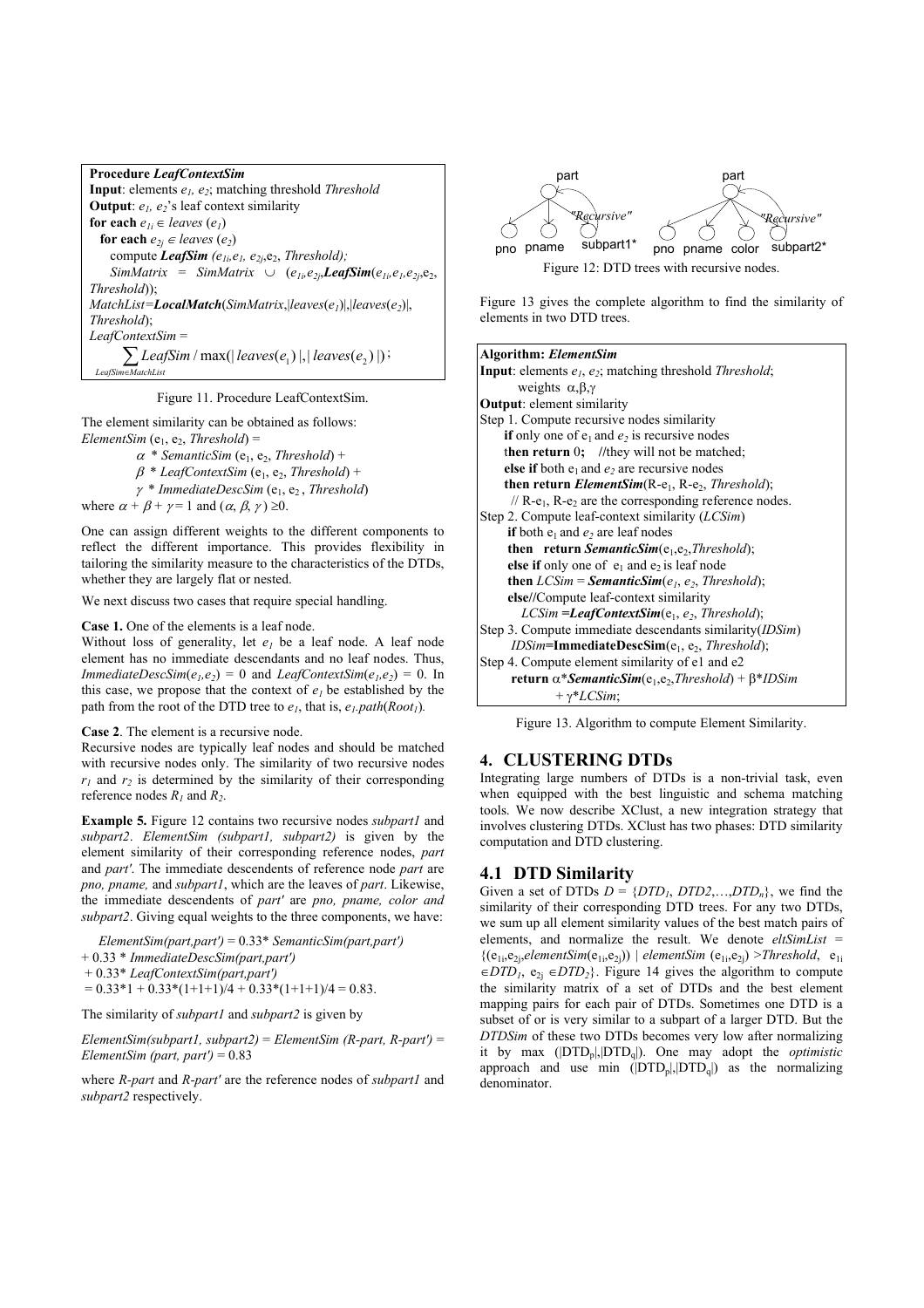# **4.2 Generate Clusters**

Clustering of DTDs can be carried out once we have the DTD similarity matrix. We use hierarchical clustering [9] to group DTDs into clusters. DTDs from the same application domain tend to be clustered together and form clusters at different cut-off values. Manipulation of such DTDs within each cluster becomes easier. In addition, since the hierarchical clustering technique starts with clusters of single DTDs and gradually adds highly similar DTDs to these clusters, we can take advantage of the intermediate clusters to guide the integration process.

```
Algorithm: ComputeDTDSimilarity 
Input: DTD source trees set D = \{DTD_1, DTD_2, \ldots, DTD_n\} Matching threshold Threshold; weights α,β,γ
Output: DTD similarity matrix DTDSim;
           best element mapping pairs BMP
for p = 1 to n-1 do
  for q = p+1 to n do \{\overline{DTD_n}, \overline{DTD_q} \in D;eltSimList=\{}\;
     for each e_{pi} \in DTD_p and each e_{qi} \in DTD_q do {
        eltSim=ElementSim(epi,eqj,Threshold,α,β,γ); 
        eltSimList=eltSimList∪(epi,eqj,eltSim); } 
//find the best mapping pairs 
  sort eltSimList in descending order on eltSim; 
 BMP(DTD_{p}, DTD_{q})=\{\}; while eltSimList≠φ do { 
     remove first element (epr,eqk,sim) from eltSimList; 
     if sim>Threshold then { 
      BMP(DTD_{p}, DTD_{q})= BMP(DTD_{p}, DTD_{q}) \cup (e_{pr}, e_{qk}, \text{sim}); eltSimList = eltSimList 
         -{(epr,eqj,any)|j=1,…,|DTDq|,(epr,eqj,any)∈eltSimList} 
         -{(epi,eqk,any)|i=1,…,|DTDp|,(epi,eqk,any)∈eltSimList}; 
      }//end if 
   }//end while
DTDSim(DTD_p, DTD_q) = \frac{(e_{pr}, e_{qk}, sum) \in BMP}{\max(|DTD_p|, |DTD_q|)}(e_{nr}, e_{ak}, sim)q
                                    e_{nr}, e_{ak}, sim)\inBMP
                                        DTDp DTD
                                             sim
∑ pr e_{qk}, sim) \in BMP;
}
```
Figure 14. Algorithm to compute DTD similarity.

## **5. PERFORMANCE STUDY**

To evaluate the performance of XClust, we collect more than 150 DTDs on several domains: health, publication (including DBLP [6]), hotel messages [14] and travel. The majority of the DTDs are highly nested with the hierarchy depth ranging from 2 to 20 levels. The number of nodes in the DTDs ranges from ten nodes to thousands of nodes. The characteristics of the DTDs are given in Table 3. We implement XClust in Java, and run the experiments on 750 MHz Pentium III PC with 128M RAM under Windows 2000. Two sets of experiments are carried out. The first set of experiments demonstrates the effectiveness of XClust in the integration process. The second set of experiments investigates the sensitivity of XClust to the computation of element similarity.

Table 3. Properties of the DTD collection.

|             | No of DTDs | No. of nodes | Nesting levels |
|-------------|------------|--------------|----------------|
| Travel      | 54         | $20 - 50$    | $2 - 6$        |
| Patient     | 20         | $40 - 80$    | $5 - 8$        |
| Publication | 40         | 20-500       | $4 - 10$       |
| Hotel Msg   | 40         | 50-1000      | 7-20           |

# **5.1 Effectiveness of XClust**

In this experiment, we investigate how XClust facilitates the integration process and produces good quality integrated schema. However, quantifying the "goodness" of an integrated schema remains an open problem since the integration process is often subjective. One integrator may decide to take the union of all the elements in the DTDs, while another may prefer to retain only the common DTD elements in the integrated schema. Here, we adopt the union approach which avoids loss of information. In addition, the integrated DTD should be as compact as possible. In other words, we define the quality of an integrated schema as inversely proportional to its size, that is, a more compact integrated DTD is the result of a "better" integration process.



Figure 15. Experiment process.

To evaluate how XClust facilitates the integration process with the *k* clusters it produces (*k* varies with different thresholds), we compare the quality of the resulting integrated DTD with that obtained by integrating *k* random clusters. Figure 15 shows the overall experiment framework. After XClust has generated *k* clusters of DTDs at various cut-off thresholds, the integration of the DTDs in each cluster is initiated. An adjacency matrix is used to record the node connectivities in the DTDs within the same cluster. Any cycles and transitive edges in the integrated DTD are identified and removed. The number of edges in the integrated DTD is counted. For each cluster  $C_i$ , we denote the corresponding

edge count as C<sub>i</sub>.count. Then CS.count = 
$$
\sum_{i}^{k} C_{i} count
$$
.

Next, we manually partition the DTDs into *k* groups where each group  $G_i$  has the same size as the corresponding cluster  $C_i$ . The DTDs in each  $G_i$  is integrated in the same manner using the adjacency matrix and the number of edges in the integrated DTD

is recorded in G<sub>i</sub>.count. Then GS.count = 
$$
\sum_{i}^{k} G_{i}.count
$$
.

Figure 16 shows the results of the values of CS.count and GS.count obtained at different cut-off values for the publication domain DTDs. It is clear that integration with XClust outperforms that by manual clustering. At cut-off values of 0.06-0.9, the edge counts CS.count and GS.count differ significantly. This is because XClust identifies and groups similar DTDs for integration. Common edges are combined resulting in a more compact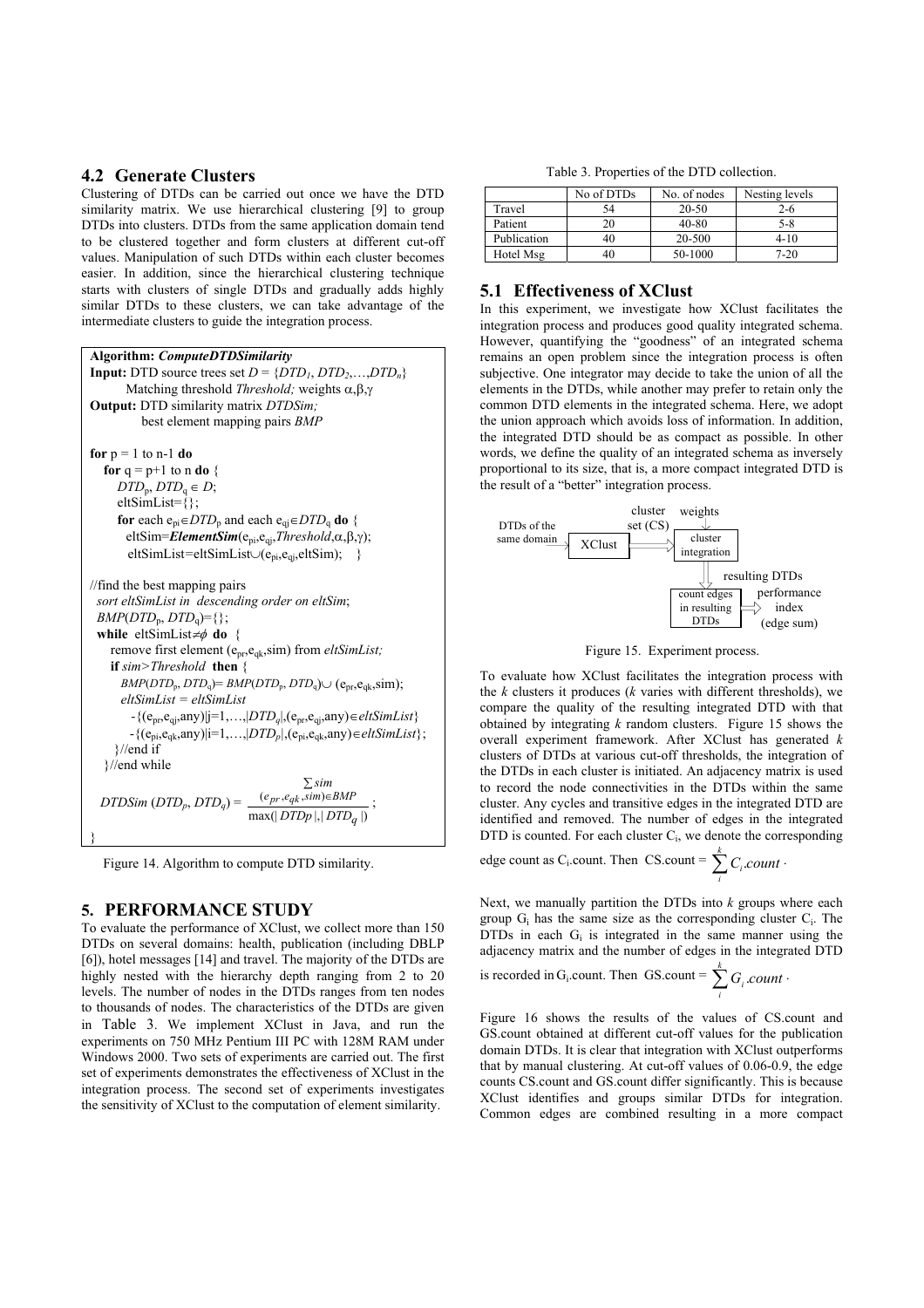integrated schema. The results of integrating DTDs in the other domains show similar trends.

In practice, XClust offers significant advantage for large-scale integration of XML sources. This is because during the similarity computation, XClust produces the best DTD element mappings. This greatly reduces the human effort in comparing the DTDs. Moreover, XClust can guide the integration process. When the integrated DTDs become very dissimilar, the integrator can choose to stop the integration process.



Figure 16. Edge count at different cut-off values.

# **5.2 Sensitivity Experiments**

XClust considers three aspects of a DTD element when computing element similarity: semantics, immediate descendants, and leaf context. These similarity components are based on the notion of *PCC*. We conduct experiments to demonstrate the importance of *PCC* in DTD clustering. The metric used is the percentage of wrong clusters, i.e., clusters that contain DTDs from a different category. We give equal weights to all the three components:  $\alpha = \beta = \gamma = 0.33$ , and set *Threshold*=0.3.

Figure 17 shows the influence of *PCC* on DTD clustering. The percentage of wrong clusters is plotted at varying cut-off intervals. With *PCC*, incorrect clusters only occur after the cut-off interval 0.1 to 0.12. On the other hand, when *PCC* is not considered in the element similarity computation, incorrect clustering occurs earlier at cut-offs 0.3 to 0.4. The reason is that some of the leaf nodes and non-leaf nodes have been mismatched. It is clear that *PCC* is crucial in ensuring correct schema matching, and subsequently, correct clustering of the DTDs. Leaf nodes with same semantics but occurs in different context (person.pet.name and person.name,e.g.) can also be identified and discriminated.

Next, we investigate the role of the immediate descendent component. When the immediate descendant component is not considered in the element similarity computation, then  $\beta = 0$ , and  $\alpha = \gamma = 0.5$ . The results of the experiment are given in Figure 18. We see that for cut-off values greater than 0.2, there is no significant difference in the percentage of incorrect clusters whether the immediate descendant component is used or not. One reason is that the structure variation in the DTDs is not too great, and the leaf-context similarity is able to compensate for the missing component. The percentage of incorrect clusters increases sharply after cut-off value of 0.1 for the experiment without the immediate descendant component.



Figure 17. Effect of PCC on clustering



Figure 18. Effect of immediate descendant similarity.

# **6. RELATED WORK**

Schema matching is studied mostly in relational and Entity-Relationship models [3, 12, 18, 17, 21, 24]. Research in schema matching for XML DTD is just gaining momentum [7, 22, 27]). *LSD* [7] employs a machine learning approach combined with data instance for DTD matching. LSD does not consider the cardinality and requires user input to provide a starting point. In contrast, *Cupid* [22], *SPL* [27] and *XClust* employ schema-based matching and perform element- and structure-level matching.

*Cupid* is a generic schema-matching algorithm that discovers mappings between schema elements based on linguistic, structural, and context-dependant matching. A schema tree is used to model all possible schema types. To compute element similarity, Cupid exploits the leaf nodes and the hierarchy structure to dynamically adjust the leaf nodes similarity. *SPL* gives a mechanism to identify syntactically similar DTDs. The distance between two DTD elements is computed by considering the immediate children that these elements have in common. A bottom-up approach is adopted to match hierarchically equivalent or similar elements to produce possible mappings.

It is difficult to carry out a quantitative comparison of the three methods since each of them uses a different set of parameters. Instead, we will highlight the differences in their matching features. Given DTDs of varying levels of detail such as *address* and *address*(*zip*,*street*), both *SPL* and *Cupid* will return a relatively low similarity measure. The reason is that *SPL* uses the immediate descendants and their graph size to compute the similarity of two DTD elements, while *Cupid* is biased towards